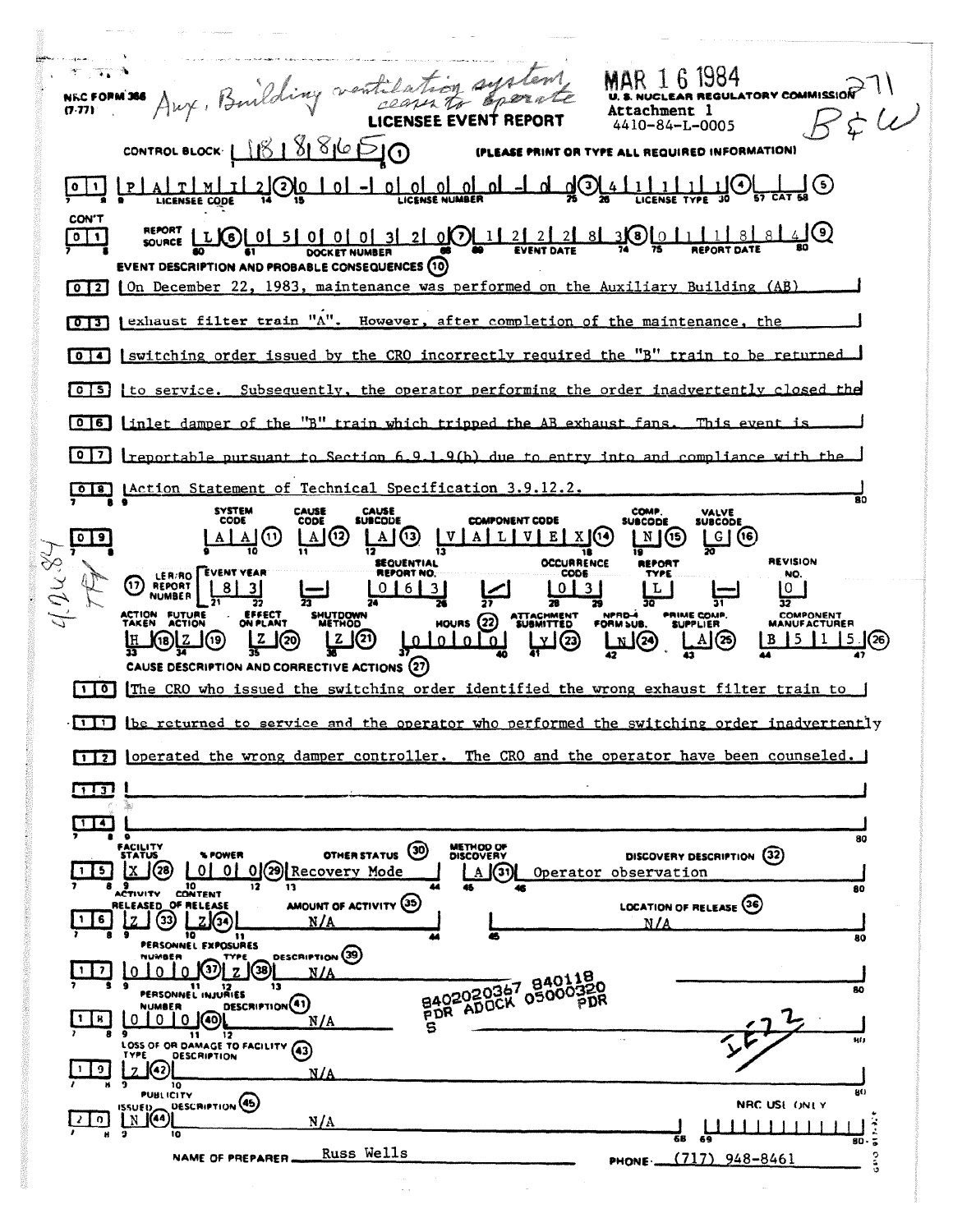LER 83-063/03L-0 EVENT DATE - December 22, 1983

# I. EXPLANATION OF THE OCCURRENCE

On December 22, 1983, maintenance was performed on Auxiliary Building (AB) exhaust filter train "A". The performance of this maintenance required that the inlet and outlet dampers be red-tagged closed. At 1640 hours on December 22, 1983, the maintenance was completed and at 2000 hours a job briefing was conducted for removing the red tags and to open the dampers of the "A" filter train. However, the switching order issued by the Control Room Operator (CR0) incorrectly identified the "B" filter train as the train to return to service. The operator who was performing the switching order observed that there were no red tags on the "B" train damper controls and thus assumed that the red tags had been removed immediately upon completion of the maintenance. The switching order also required to open AH-D-4020B which is the damper controller for the "A" train. However, at 2054 hours, the operator inadvertently actuated AH-D-4020E (which he misread as AR-D-4020B) which is the inlet damper of the "J" exhaust filter train. Operating AH-D-4020E caused Lhe inlet damper of the "B" exhaust filter train to close which, by design, tripped the AB exhaust fans. This resulted in the AB exhaust flowrate decreasing below the limit specified in Technical Specification 4.9.12.2.a.1. A fan trip alarm was received in the Control Room and it was determined that both exhaust filter trains were shut off. The filter trains were immediately opened and the exhaust fans were restarted at 2122 hours on December 22, 1983. This event is considered reportable pursuant to Section 6.9.1.9(b) due to entry into and compliance with the Action Statement of Technical Specification 3.9:12.2.

This LER is similar in nature to LER 83-13 where the label of a component was misread by an operator.

### II. CAUSE OF THE OCCURRENCE

The cause of this event was two-fold. First, the Control Room Operator (CR0) who issued the switching order incorrectly identified the "B" exhaust filter train instead of the "A" train to be returned to service. Second, the operator who performed the switching order operated AH-D-4020E instead of AR-D-4020B which was specified in the switching order. This action caused the inlet damper of the "B" exhaust filter train to close which, by design, tripped the AB exhaust fans.

## III. CIRCUMSTANCES SURROUNDING THE OCCURRENCE

At the time of the occurrence, the Unit 2 facility was in a long-term cold shutdown state. The reactor decay heat was being removed via loss to ambient. Throughout the event there was no effect on the Reactor Coolant System or the core.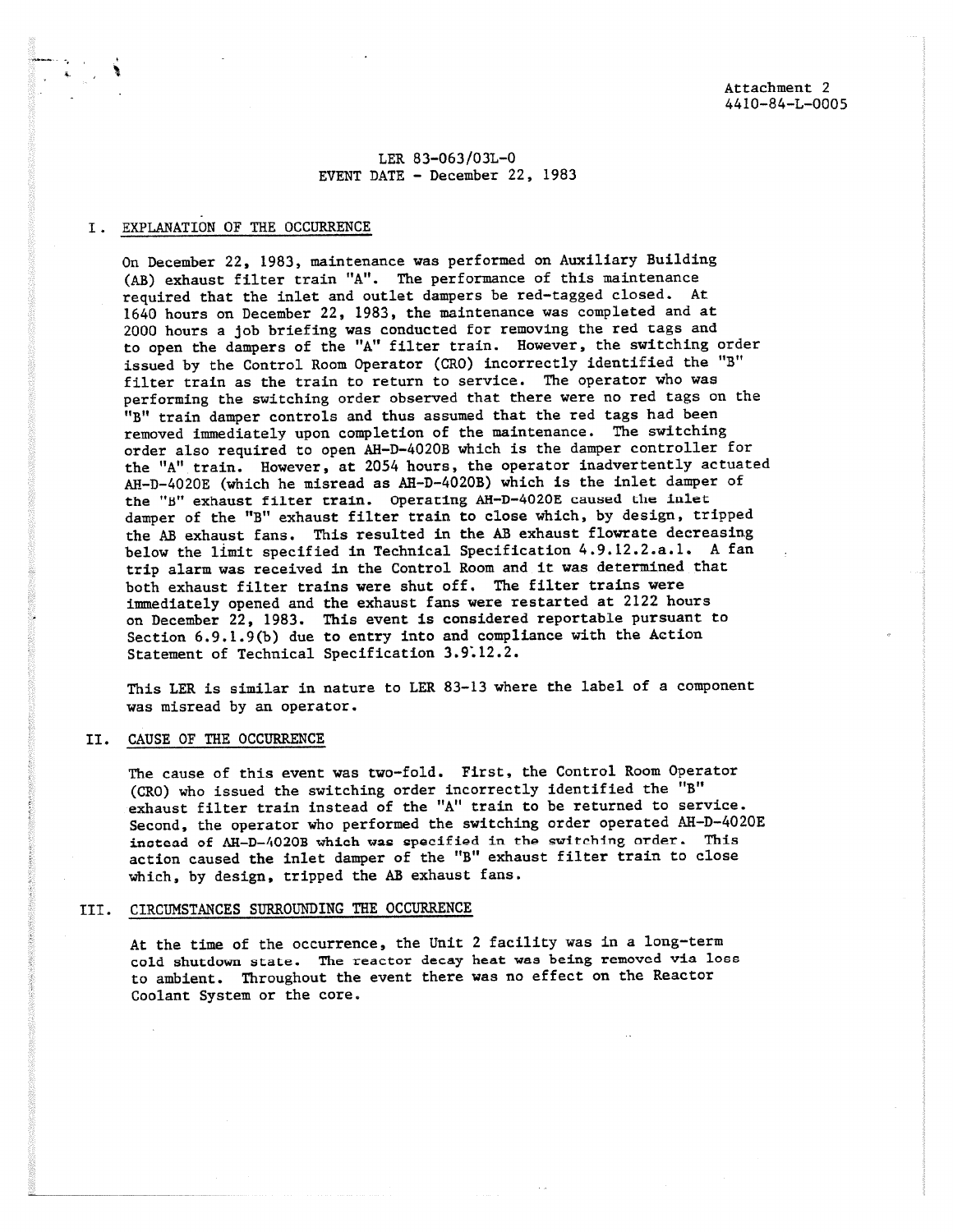# IV. CORRECTIVE ACTIONS TAKEN OR TO BE TAKEN

Immediate.- Upon discovery that both filter trains were shut off, the filter trains were immediately opened and the exhaust fans were restarted at 2122 hours on December 22, 1983.

> The CRO who filled out the switching order was counseled about proper identification when writing switching orders. The operator who performed the switching order was counseled about asking for clarification when the actions described in a switching order are in conflict with previous job briefing descriptions.

Long-Term - **N/A**

V. COMPONENT FAILURE DATA

**N/A**

ý.

あった